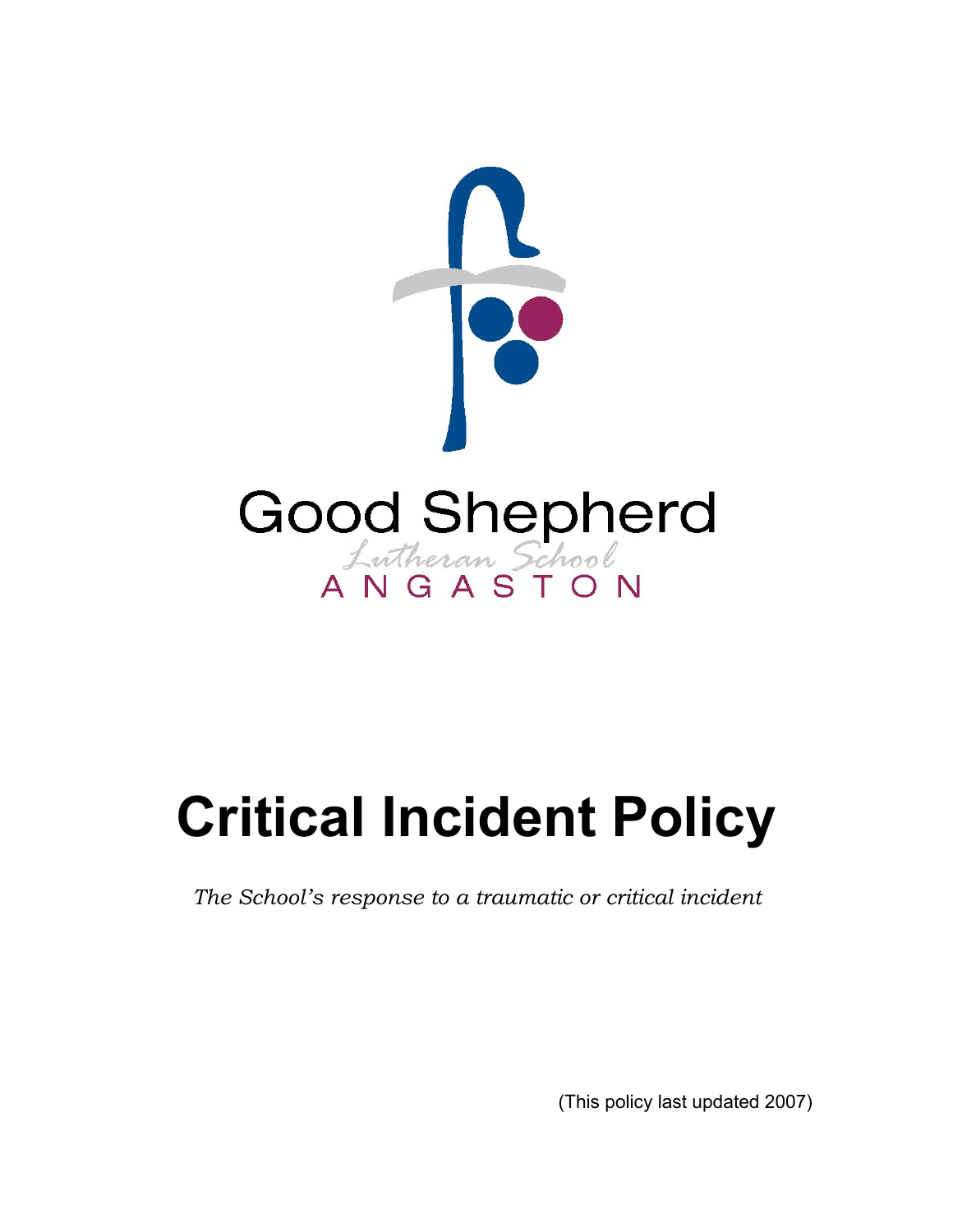# **Rationale**

Good Shepherd Lutheran School recognizes the importance of responding in an effective Christian manner when a critical incident arises. This policy aims to provide a workable framework in the event of a critical incident.

A critical incident may be defined as an incident that may occur outside of our normal daily experience; with or without warning. It may result in personal loss or injury which acts as a stimulus for a traumatic response. The impact of the experience for an individual or organization may vary, dependent upon the nature of the experience and the people involved.

Some examples of a critical incident within the school community are:

- death or serious injury
- fire
- bomb threat
- violent threats or actions against an individual or group. (this list is not exhaustive)

When a critical incident occurs the following flexible framework is to be used in response. Each critical incident is unique and therefore the response will also be unique.

## **Policy – In the event of a critical incident**

- 1. Activation of the critical incident team by the Principal. This team may be comprised of: Principal, Parish pastor, staff representative, council member, LSA representative.
- 2. The critical incident team will develop an immediate Action Plan with the following key components to be considered as a first response:
	- allocation of duties
	- communication processes
	- defusing activities
	- pastoral support
	- advice from other agencies if required (eg. ACCESS, Police)
- 3. The critical incident team after the immediate response will further develop the Action Plan to incorporate medium to long term strategies in response to the needs of individuals and/or organizations (a continuum approach is recommended). This plan may include:
	- debriefing and demobilizing
	- counselling

- acknowledgement of incident and/or people involved (eg. Anniversary, remembrance)

- 4. The timeframe for the Action Plan needs to be open-ended to reflect the nature of the critical incident and the needs of those involved.
- 5. It is essential that people be given clear, accurate information at all times.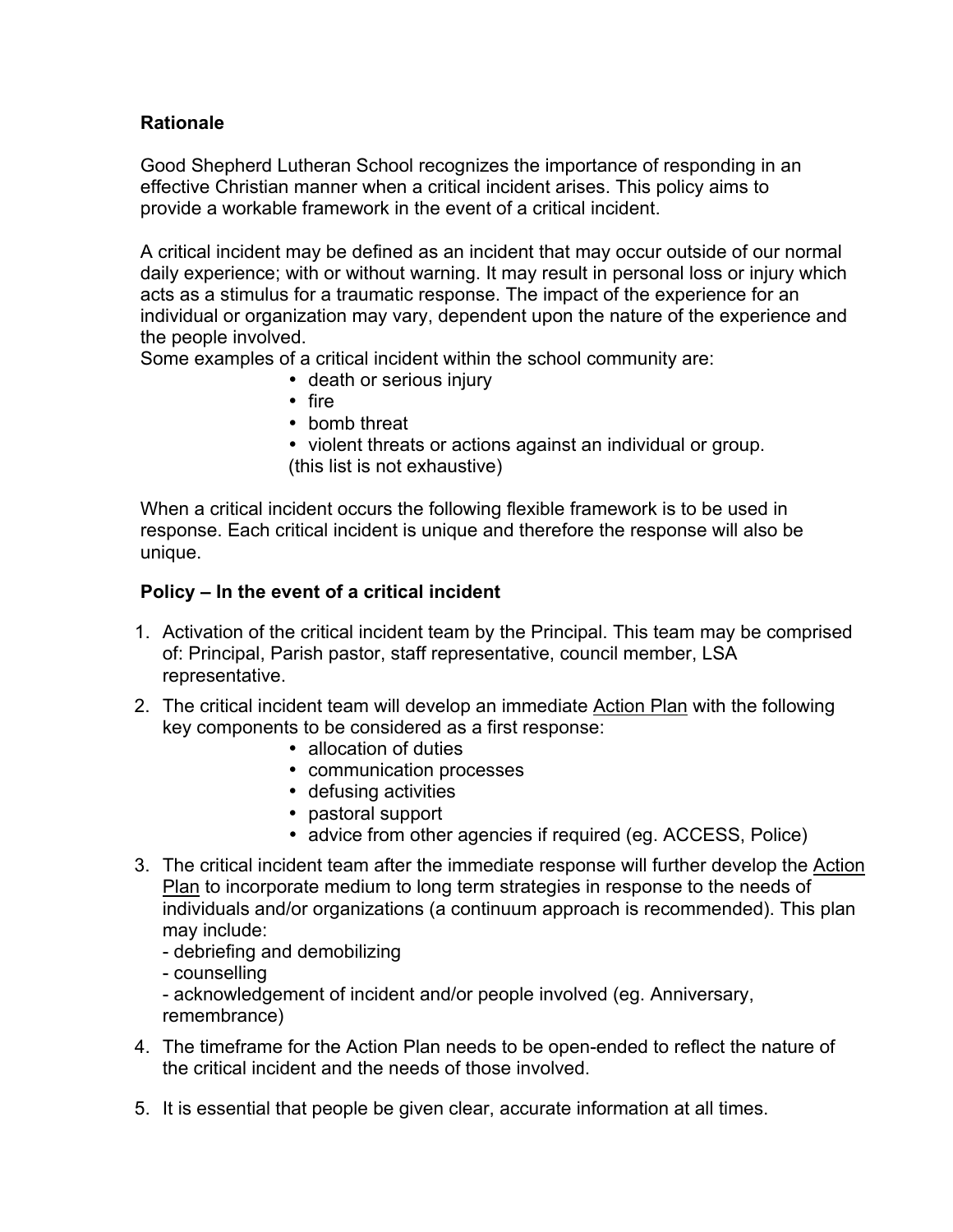6. Maintenance of normal school program where possible.

## **Guidelines in responding to a traumatic or critical incident in which the school is involved.**

- 1. Obtain accurate information. Deal only with substantiated facts.
- 2. As soon as possible inform staff, especially those most directly involved, and School Board Chairperson. Inform close friends and family individually. Allow questions and discussion as they arise. Dispel rumours.
- 3. Appoint a Skilled Support Team to assist in the management of the incident. The team may include staff members, counselors, external LEA Personnel, support agencies etc. The size and composition of the team will be related to the nature of the incident. Distribute names of Support Team members, and inform others of the role of the team.
- 4. As soon as possible provide information to the community as to what has happened and what is being done.
- 5. The Principal and/or Public Officer will deal with all media requirements. A written press release may be useful. If necessary, protect others from contact with the media.
- 6. Establish an open line of contact with the family or families directly involved.
- 7. Provide out of school hours contact if necessary. This could be as simple as circulating the Principal's telephone number. In more complex situations it may mean maintaining telephone contact at the school.
- 8. Continue contact with the family to identify their expectations of the school, e.g. student participation in funeral or memorial service.
- 9. Try to identify those most likely to need help, e.g. classmates, teacher, special friends.
- 10. Ensure that counseling help is available.
- 11. As soon as possible call students together and provide information about what has happened and what the school is doing about it.
- 12. Continue to keep staff, students and parents informed.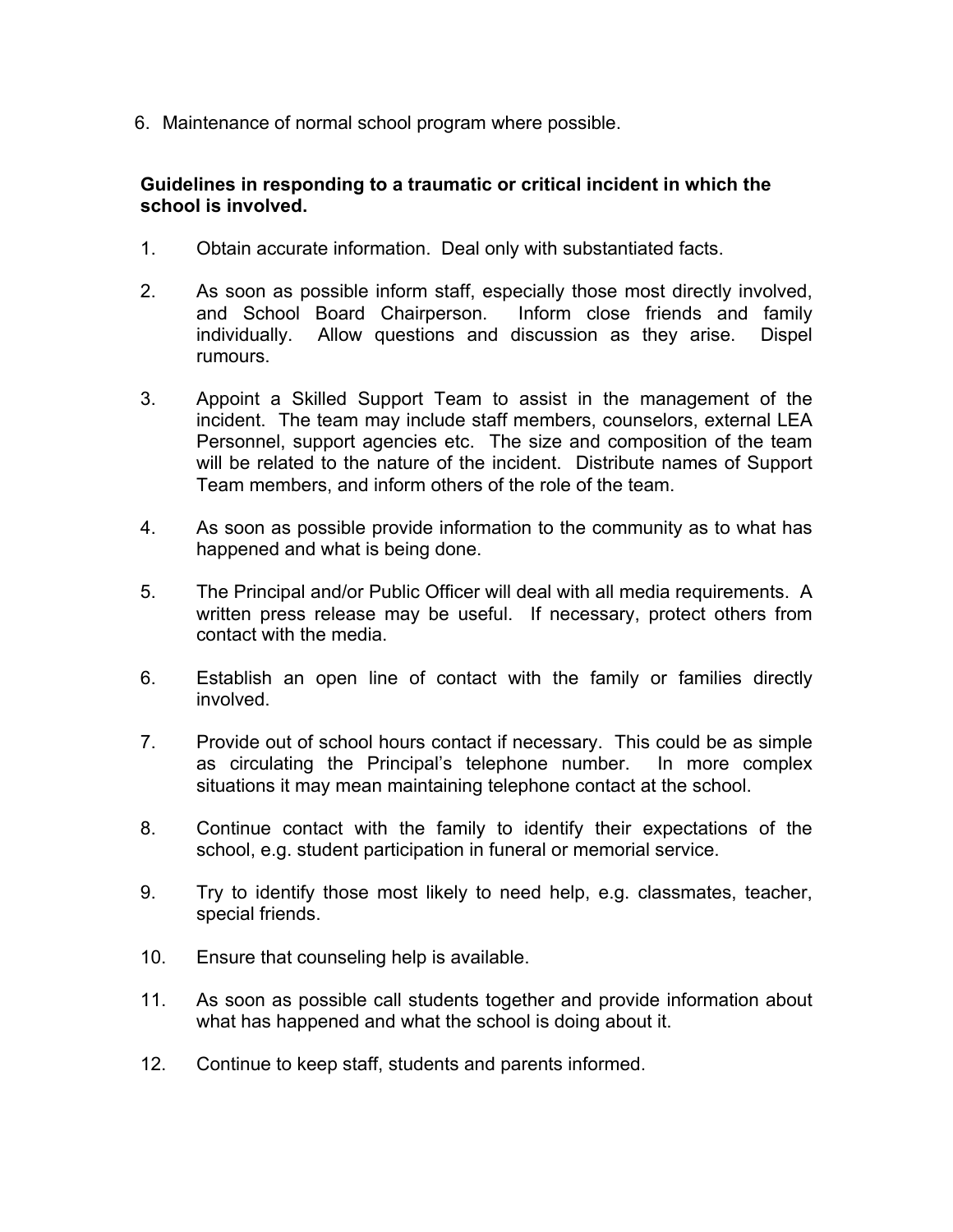- 13. Provide counseling for all. Ensure that there are suitable places in which this can take place. Be prepared to modify the timetable and other arrangements so that people are free to make use of available help.
- 14. The class teacher may be the person to whom students first turn to help.
- 15. Children wishing to attend funerals should be encouraged to do so in the company of their parents. Provide meaningful participation for those not actually attending the service.
- 16. Continue normal school routines at school but acknowledge the effect of the tragedy on the school community. Be flexible with those in need of help. Be aware that many people may be deeply affected, e.g. an event may cause a person to recall some traumatic event involving them in the past. The anniversary may also be a difficult time.
- 17. Maintain links with the family. The school and family may wish to develop a memorial garden, erect a memorial plaque, or display a photo in a prominent position in the school.
- 18. Be sensitive to staff and student's needs over a period of time.
- 19. Look after yourself…take a break!
- 20. Review this process after any significant incident.

# **Guidlines of procedures following notification to school of death of a student.**

### **Notifying Students**

If we are notified during school hours:

• That, if possible, the Pastor and the Principal is to tell each class of what has happened beginning with the Year Level of the student who has died, and then pray with the class.

If we are notified outside of school hours:

• That, if possible, a School Chapel is to be organised for the beginning of the next school day during which students are told of the news as a group.

If the death occurs during holidays, the school is to attempt to notify students in the year level of the person who has died, and all staff.